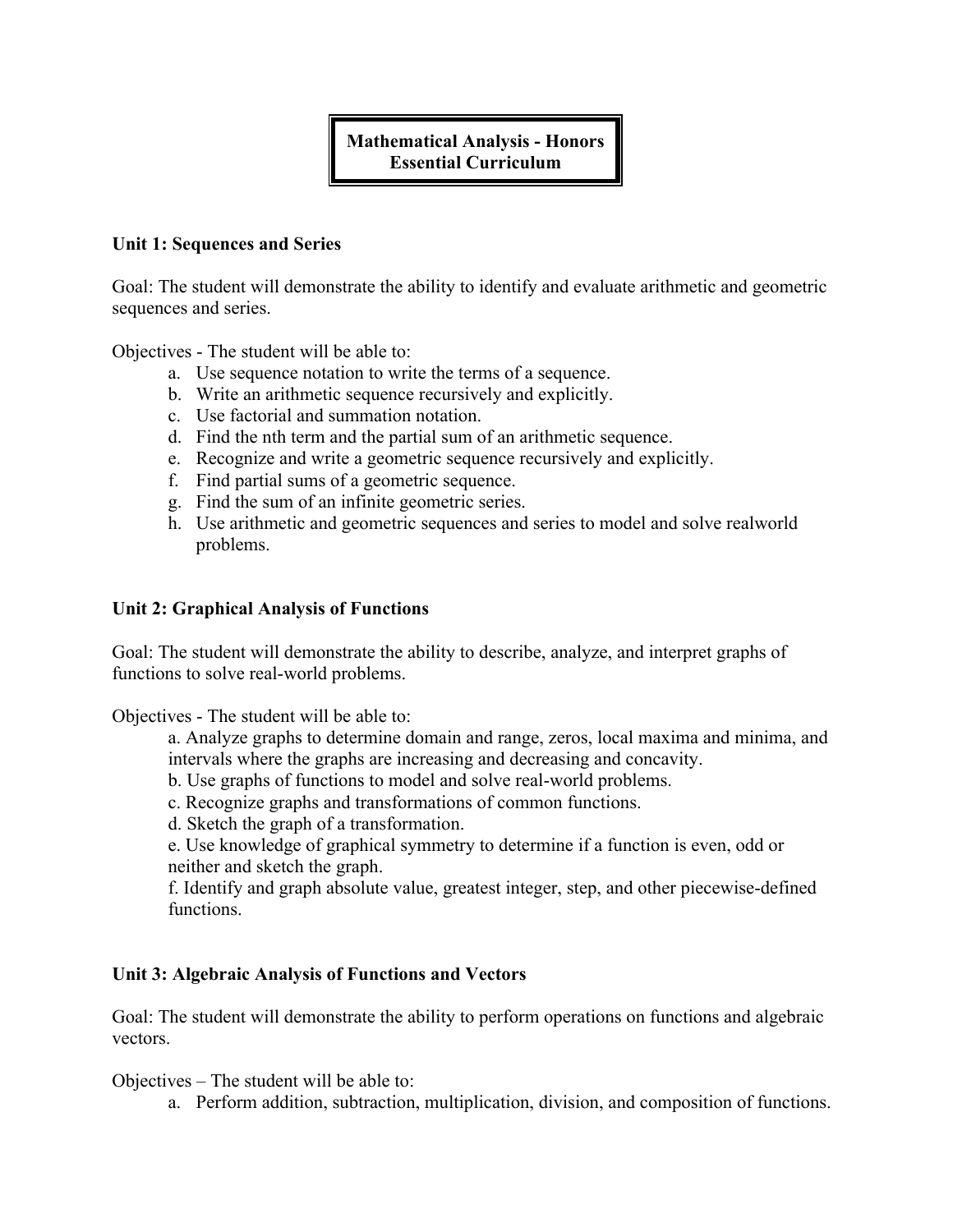- b. Define inverse relations and functions and determine whether an inverse relation is a function.
- c. Verify inverses using composition.
- d. Define algebraic vectors.
- e. Define and compute the magnitude and direction of algebraic vectors.
- f. Define a unit vector.
- g. Find the sum and difference of algebraic vectors.
- h. Perform scalar multiplication.
- i. Define and compute the dot product of two vectors.
- j. Find the angle between two vectors.
- k. Determine if two vectors are parallel or perpendicular.

## **Unit 4: Polynomial Functions**

Goal: The student will demonstrate the ability to use a problem-solving approach to investigate polynomial functions and equations, both with and without the use of technology.

Objectives – The student will be able to:

- a. Determine domain and range, zeros, local maxima and minima, and intervals where the graphs are increasing and decreasing and concavity.
- b. Use common characteristics of a polynomial function to sketch its graph.
- c. Analyze a function numerically and graphically to determine if the function is odd, even, or neither.
- d. Use the Fundamental Theorem of Algebra to determine the number of zeros of a polynomial.
- e. Find all rational, irrational, and complex zeros of a polynomial using algebraic methods.
- f. Use polynomial functions to model and solve real-world problems.

# **Unit 5: Exponential, Logarithmic, and Logistic Functions**

Goal: The student will demonstrate the ability to investigate exponential, logarithmic, and logistic functions and solve real-world problems, both with and without the use of technology.

Objectives – The student will be able to:

- a. Sketch and analyze exponential functions and their transformations.
- b. Define the natural base.
- c. Express the inverse of an exponential function as a logarithmic function.
- d. Evaluate logarithms to any base with and without a calculator.
- e. Use and apply the laws of logarithms and the change of base formula.
- f. Sketch and analyze logarithmic functions and their transformations.
- g. Solve exponential and logarithmic equations.
- h. Sketch and analyze logistic functions.
- i. Compare and contrast the exponential and logistic models.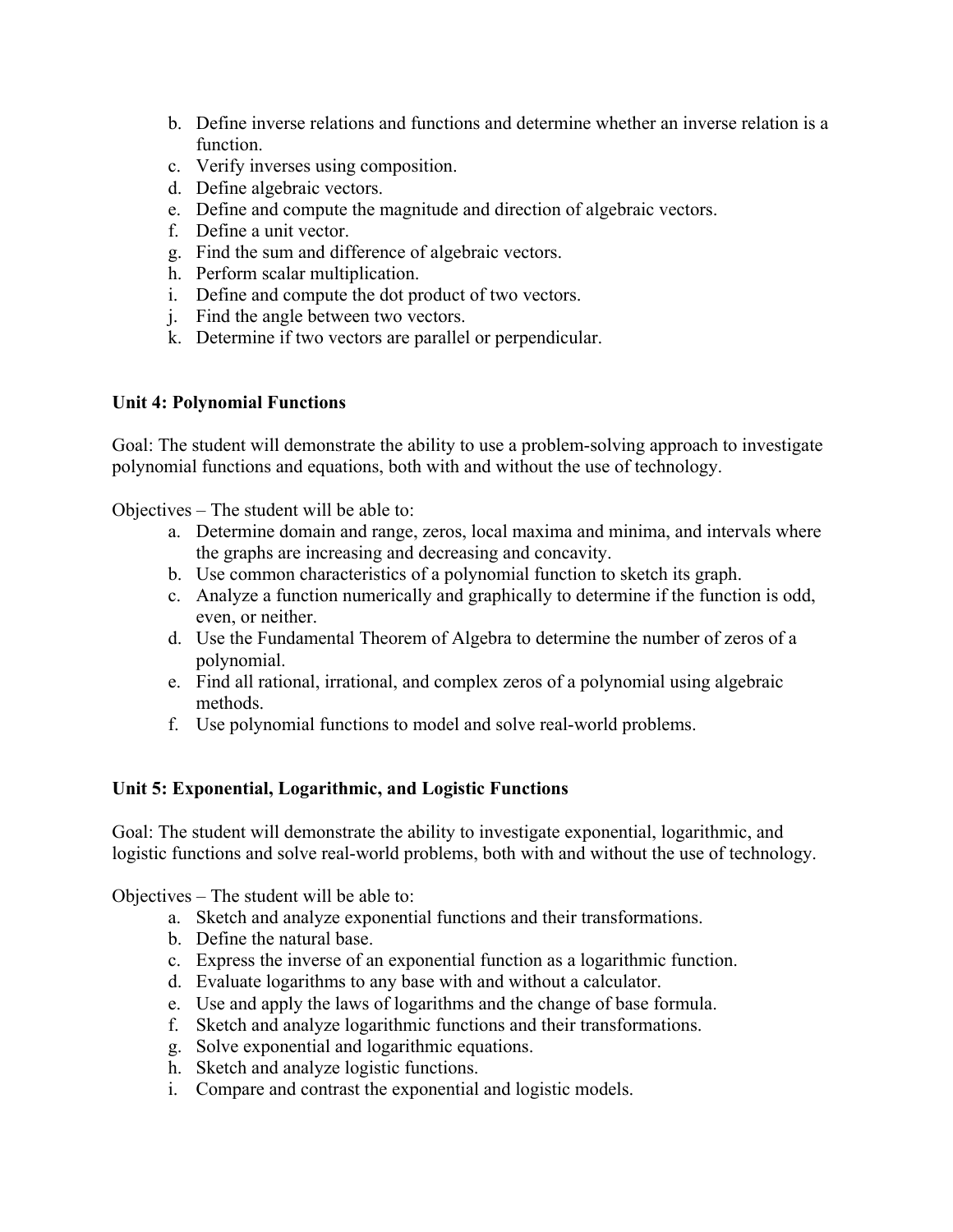j. Solve real-world problems including exponential growth and decay, compound interest, and applications of logarithms and logistic functions.

# **Unit 6: Rational Functions**

Goal: The student will demonstrate the ability to use a problem-solving approach to investigate rational functions and solve real-world problems, both with and without the use of technology.

Objectives – The student will be able to:

- a. Determine the domain, range, and end behavior of rational functions.
- b. Algebraically identify intercepts, holes, and vertical, horizontal, and slant asymptotes in order to sketch graphs of rational functions.
- c. Use graphical and algebraic methods to solve rational equations and inequalities.
- d. Use rational functions to model and solve real-world problems.
- e. Decompose a fraction with a factorable quadratic denominator and a linear or constant numerator.

# **Unit 7: Radicals, Special Functions, and Parametrics**

Goal: The student will demonstrate the ability to use a problem-solving approach to investigate parametrics, radical and special functions, both with and without the use of technology.

Objectives – The student will be able to:

- a. Determine the domain, range, and end behavior of radical functions.
- b. Use graphical and algebraic methods to solve radical equations and inequalities.
- c. Use radical functions to model and solve real-world problems.
- d. Sketch and analyze absolute value, greatest integer, and piecewise functions.
- e. Solve inequalities involving absolute value functions.
- f. Find a parametrization of a given equation.
- g. Graph parametric equations and compare to the equivalent Cartesian equation.
- h. Apply parametric equations to the solution of motion problems.

# **Unit 8: Limits**

Goal: The student will demonstrate the ability to calculate limits and apply limits to continuity of functions and tangent line problems.

Objectives – The student will be able to:

- a. Use the informal definition of limit.
- b. Calculate limits algebraically and estimate limits from graphs and tables of values.
- c. Use and apply the properties of limits to find the limit of various functions.
- d. Use one-sided limits to describe continuity of functions.
- e. Determine if a function is continuous at a point or over an interval.